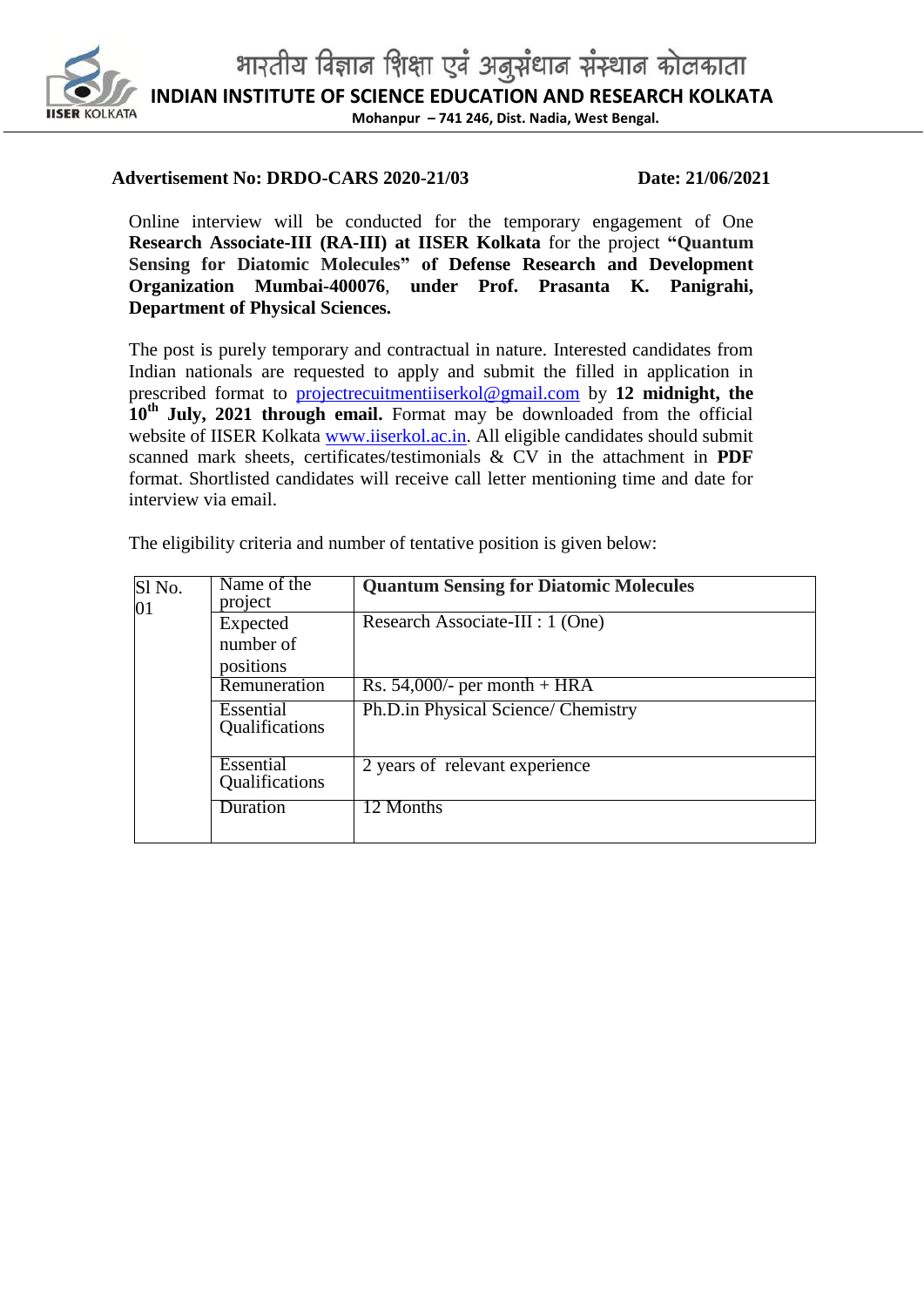

भारतीय विज्ञान शिक्षा एवं अनुसंधान संस्थान कोलकाता **INDIAN INSTITUTE OF SCIENCE EDUCATION AND RESEARCH KOLKATA Mohanpur – 741 246, Dist. Nadia, West Bengal.**

### **Note:**

| $\mathbf{1}$            | The Application Form is attached herewith.                                                  |  |  |  |  |  |  |  |
|-------------------------|---------------------------------------------------------------------------------------------|--|--|--|--|--|--|--|
| $\overline{2}$          | Incomplete applications will be rejected.                                                   |  |  |  |  |  |  |  |
| 3                       | All applications in prescribed format must be emailed to                                    |  |  |  |  |  |  |  |
|                         | projectrecuitmentiiserkol@gmail.com by 12 midnight, the 10 <sup>th</sup> July, 2021 through |  |  |  |  |  |  |  |
|                         | email.                                                                                      |  |  |  |  |  |  |  |
| $\overline{\mathbf{4}}$ | Google Meet link mentioning time and date will be provided via email to all                 |  |  |  |  |  |  |  |
|                         | shortlisted candidates for online interview.                                                |  |  |  |  |  |  |  |
| 5                       | Only registered email ids (filled in the form with Gmail) to be admitted on the             |  |  |  |  |  |  |  |
|                         | mentioned time and date in the Google Meet for interview                                    |  |  |  |  |  |  |  |
| 6                       | All mark sheets, certificates/testimonials attachments to be made in one file in            |  |  |  |  |  |  |  |
|                         | Portable document format (.pdf) only.                                                       |  |  |  |  |  |  |  |
| $\overline{7}$          | Chronologically arranged attachments starting from filled in form, followed by              |  |  |  |  |  |  |  |
|                         | experience certificate, if any, and educational qualifications starting from highest to     |  |  |  |  |  |  |  |
|                         | lowest order must be submitted                                                              |  |  |  |  |  |  |  |
| 8                       | In the <b>Subject</b> of Gmail mention the post applied by typing "Application for the      |  |  |  |  |  |  |  |
|                         | "(RA-III)<br>post of                                                                        |  |  |  |  |  |  |  |
|                         |                                                                                             |  |  |  |  |  |  |  |

Mayonta Kilonyrahi

\_\_\_\_\_\_\_\_\_\_\_\_\_\_\_\_\_\_\_\_\_\_\_\_\_ Prof. Prasanta K. Panigrahi **Principal Investigator**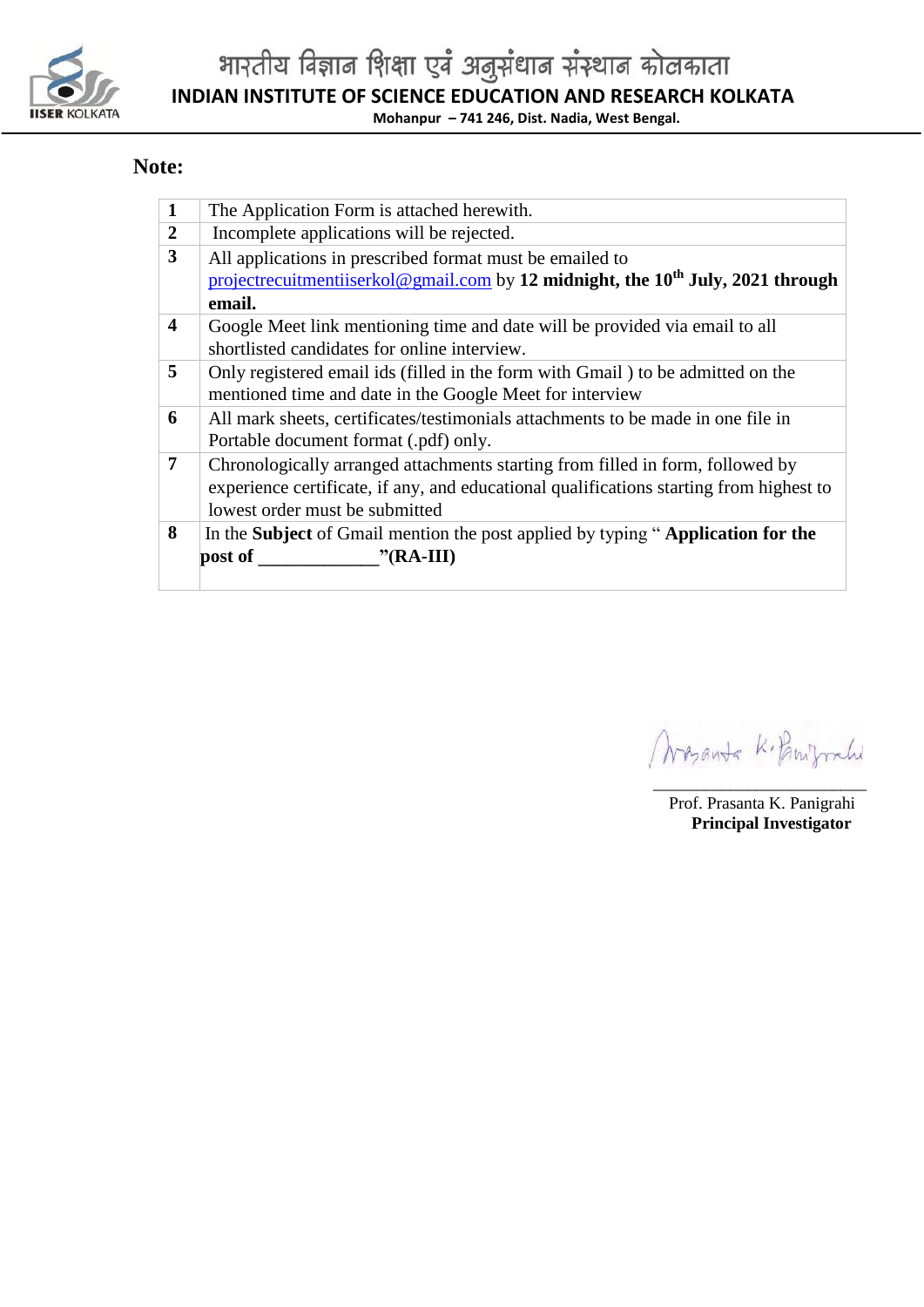

# भारतीय विज्ञान शिक्षा एवं अनुसंधान संस्थान कोलकाता

**INDIAN INSTITUTE OF SCIENCE EDUCATION AND RESEARCH KOLKATA**

**Mohanpur – 741 246, Dist. Nadia, West Bengal.**

## **Application Form for Admission to RA-III Position**

 **Advertisement No: DRDO-CARS 2020-21/03** 

| Application for the Post of Research Associate-III (RA-III) | Paste color photo here |
|-------------------------------------------------------------|------------------------|
|                                                             |                        |
|                                                             |                        |
| (c) Addresses:                                              |                        |
| i) For correspondence<br>ii) Permanent                      |                        |
|                                                             |                        |
|                                                             |                        |
|                                                             |                        |
|                                                             |                        |
| (Gmail Id required for Google meet)<br>(e) Mobile:          |                        |
|                                                             |                        |
|                                                             |                        |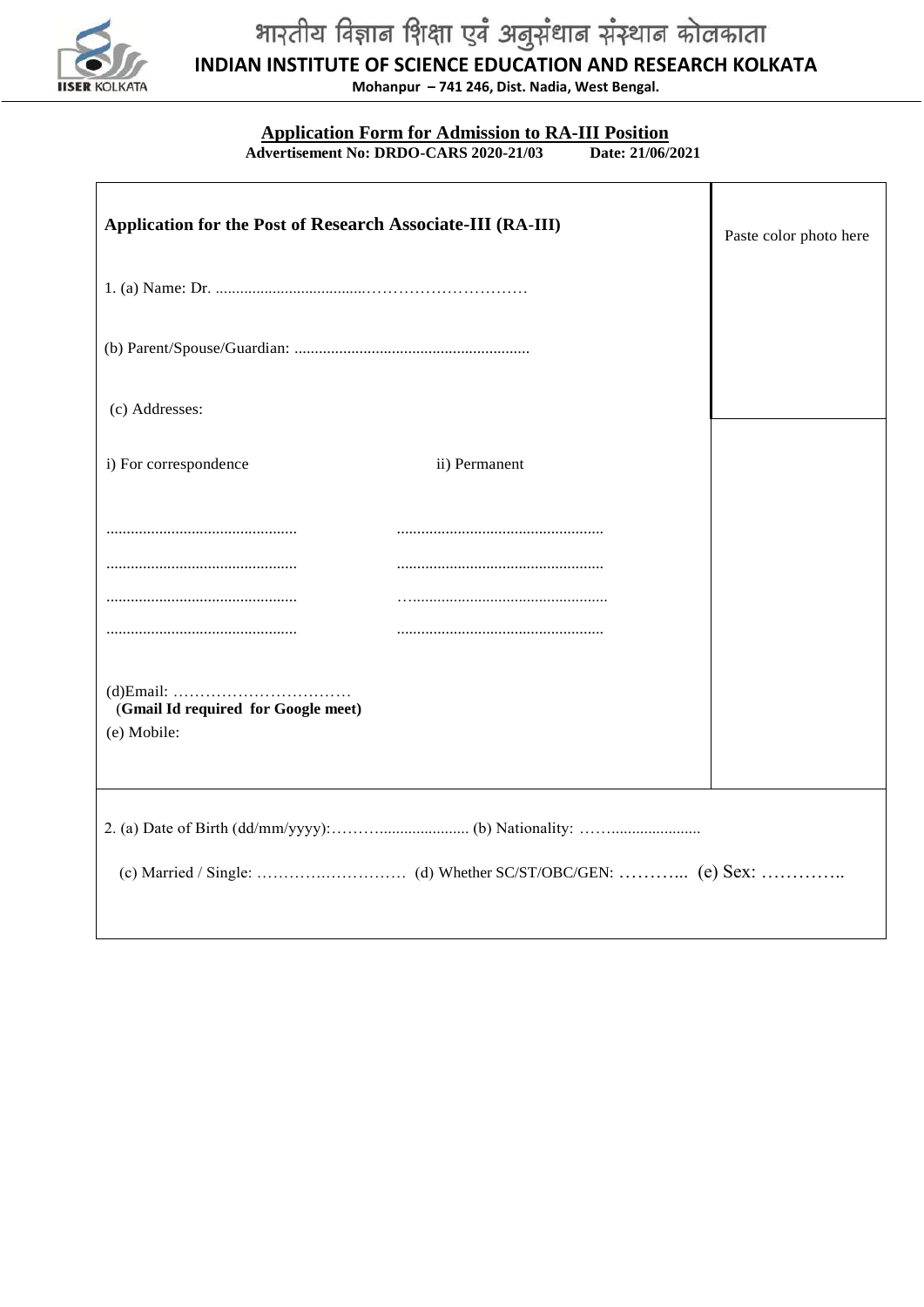| 3. Details of Universities/Institutions attended (from Class 10 onwards)<br>(Self attested copies of certificates and mark sheets/grade cards must be attached); |                |                             |                       |                                                |                                 |                       |
|------------------------------------------------------------------------------------------------------------------------------------------------------------------|----------------|-----------------------------|-----------------------|------------------------------------------------|---------------------------------|-----------------------|
| Class/<br><b>Degree</b><br>obtained<br>(with<br>discipline)                                                                                                      | School/College | University/<br><b>Board</b> | Year<br>of<br>passing | $\frac{0}{0}$<br>Marks/<br>CGPA/<br><b>CPI</b> | <b>Class</b><br><b>Obtained</b> | Dept./Stream/Subjects |
|                                                                                                                                                                  |                |                             |                       |                                                |                                 |                       |
|                                                                                                                                                                  |                |                             |                       |                                                |                                 |                       |
|                                                                                                                                                                  |                |                             |                       |                                                |                                 |                       |
|                                                                                                                                                                  |                |                             |                       |                                                |                                 |                       |
|                                                                                                                                                                  |                |                             |                       |                                                |                                 |                       |
|                                                                                                                                                                  |                |                             |                       |                                                |                                 |                       |

4. Professional qualifying examination passed( if any):

### (1) GATE/JEST (2) UGC/CSIR NET/INSPIRE/Others

| Subject | GATE<br>Score | <b>GATE</b><br>Marks | All<br>India<br>Rank | Valid<br>up to | Subject | Year of<br>Qualifying | Valid up to |  |
|---------|---------------|----------------------|----------------------|----------------|---------|-----------------------|-------------|--|
|         |               |                      |                      |                |         |                       |             |  |
|         |               |                      |                      |                |         |                       |             |  |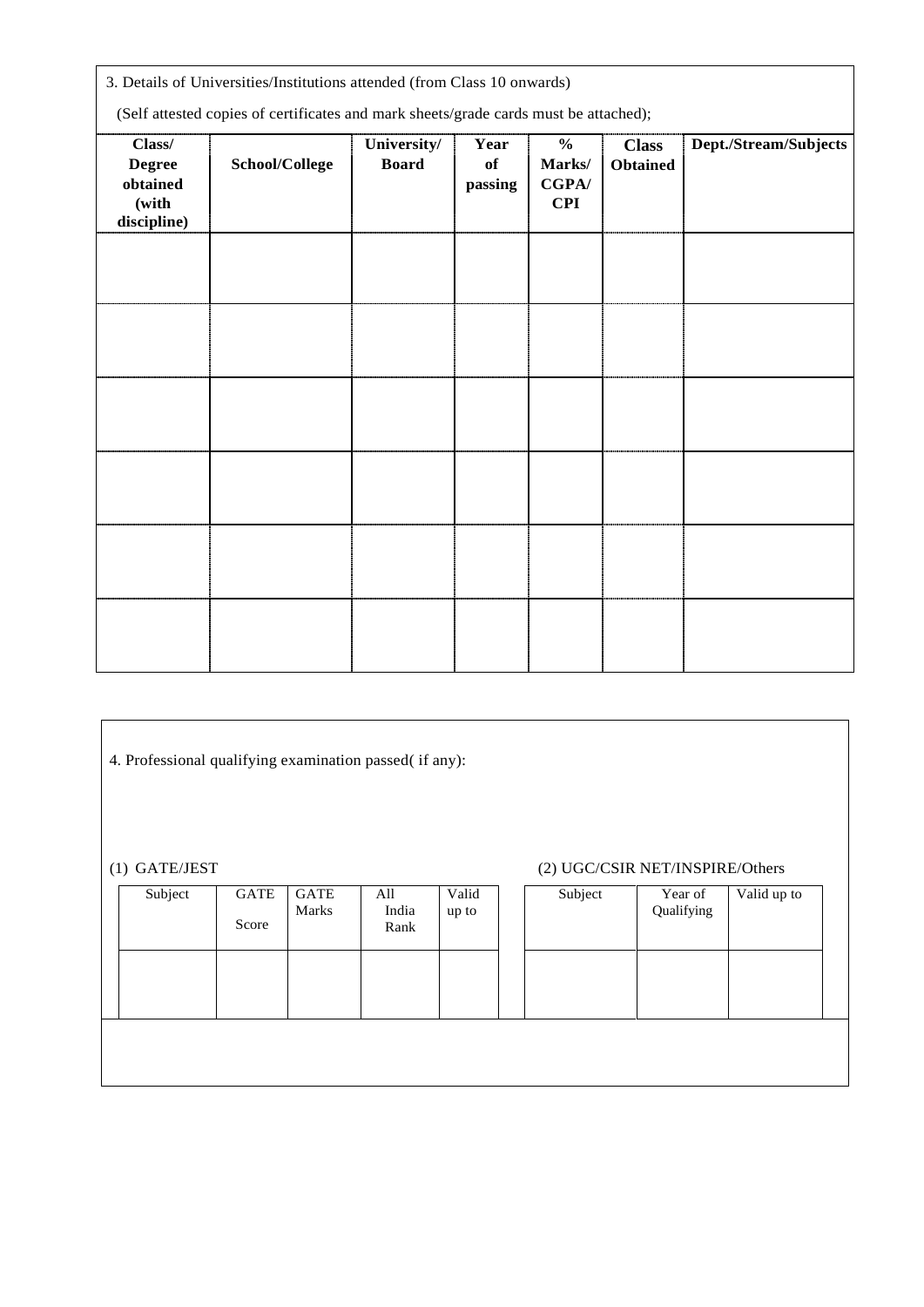| 5. Projects (Use separate sheet to provide details if required):                                               |
|----------------------------------------------------------------------------------------------------------------|
|                                                                                                                |
|                                                                                                                |
| a) M. Sc/PhD. Project Title:                                                                                   |
|                                                                                                                |
|                                                                                                                |
|                                                                                                                |
| (b) Title of other Projects that have been completed with the project name, duration and sponsoring agency, if |
| any                                                                                                            |
|                                                                                                                |
| i)                                                                                                             |
|                                                                                                                |
| ii)                                                                                                            |
|                                                                                                                |
| iii)                                                                                                           |
|                                                                                                                |
|                                                                                                                |
|                                                                                                                |
| 6. Professional Experience (Teaching/Research/Industrial) if any (proof to be attached).                       |
|                                                                                                                |
|                                                                                                                |
|                                                                                                                |
|                                                                                                                |
|                                                                                                                |
|                                                                                                                |
|                                                                                                                |
|                                                                                                                |
|                                                                                                                |
|                                                                                                                |
|                                                                                                                |
|                                                                                                                |
|                                                                                                                |
|                                                                                                                |
|                                                                                                                |
|                                                                                                                |
|                                                                                                                |
| 7. Number of Publications, if any:                                                                             |
|                                                                                                                |
|                                                                                                                |
| 8. List of publications, if any:                                                                               |
|                                                                                                                |
|                                                                                                                |
|                                                                                                                |
|                                                                                                                |
|                                                                                                                |
|                                                                                                                |
|                                                                                                                |
|                                                                                                                |
|                                                                                                                |
|                                                                                                                |